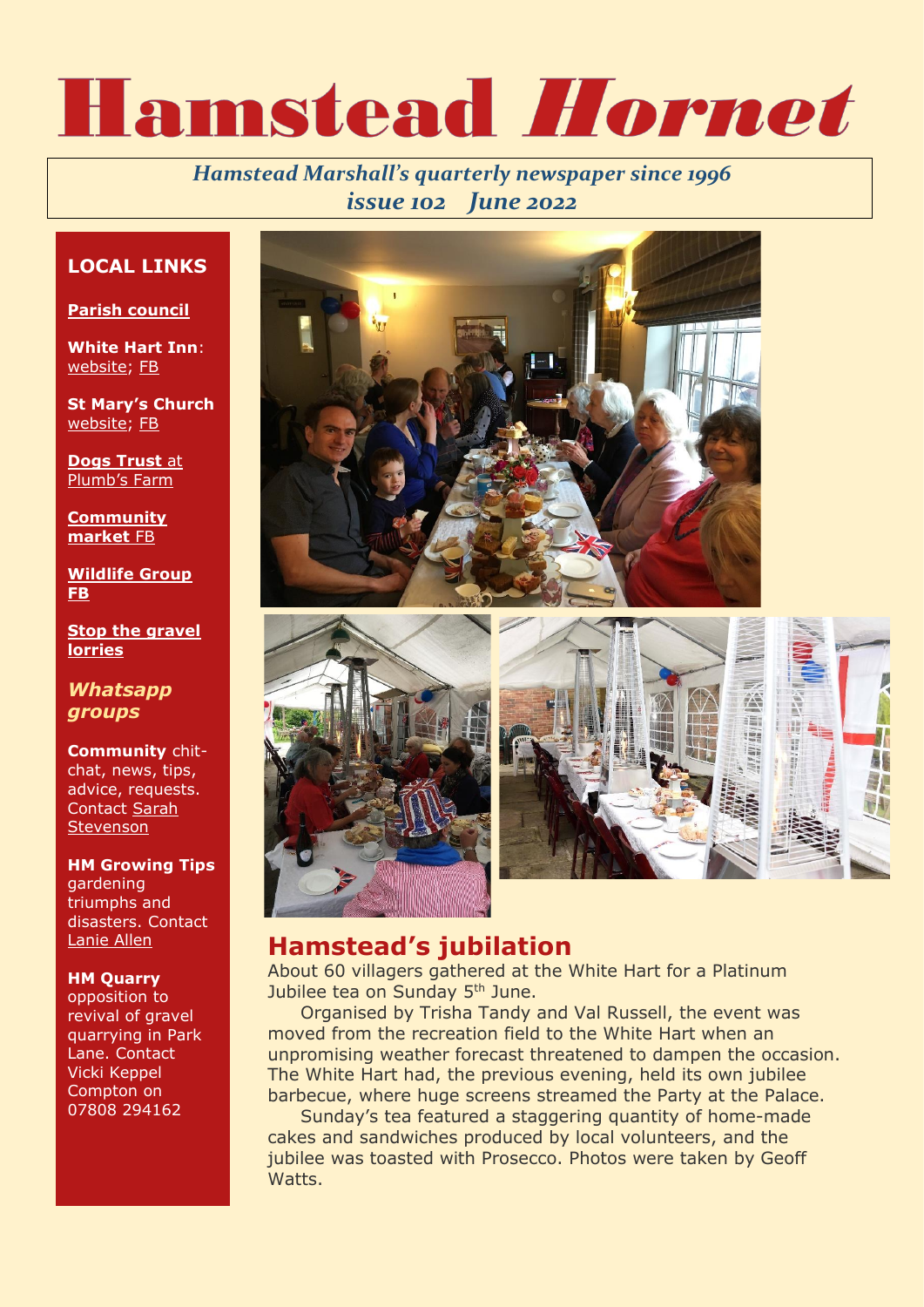## **Craven Keep Quarry**

Villagers were first alerted to the threat of renewed gravel quarrying in Park Lane in late March, when this notice (right) appeared by the roadside.

Since then local opposition has mounted. Meetings have been held, representations made to WBC, a WhatsApp group formed and a [website](https://www.stopquarrylorries.com/) (currently under construction) registered.

It appears that the licence which Earthline Ltd holds to extract gravel from these 11 acres is almost certainly still valid, but it cannot be



exercised until Earthline and WBC reach agreement on traffic management along the haul route. The licence is unspecific on what these measures might be, other than that the gravel lorries may only use the most direct route to the A4, ie, the narrow lane northwards past the former Craven mansion's grade-listed walls, St Mary's Church, over the canal and river bridges, and over the railway crossing.



The 11-acre quarry field was bought from its former owner, Steven Kirkland Smith, for £80,000 in 2007 by Earthline. Philip Coplestone, one of Earthline's directors, has indicated that the company would to sell to a private buyer for £800,000 before work has started, but that the price would rise to well over £1 million later.

Despite warning signs (left) erected by Earthline, the field is still [listed by Natural England as an area in which the public has a right to](http://www.openaccess.naturalengland.org.uk/wps/portal/oasys/maps/MapSearch/!ut/p/c5/04_SB8K8xLLM9MSSzPy8xBz9CP0os3gfdwMzDyNnA0v_kCBXA08DT38XHy9PQ38DE6B8pFm8AQ7gaEBAdzjIPrN4M3cfC0MnfwNLg0A_CwNPC3MTI0cPbwMDY1OIPB7z_Tzyc1P1C3IjDLJMHBUBQs8ezw!!/dl3/d3/L0lDU0lKSmdrS0NsRUpDZ3BSQ1NBL29Ob2dBRUlRaGpFS0lRQUJHY1p3aklDa3FTaFNOQkFOYUEhIS80QzFiOVdfTnIwZ0RFU1pJSlJERVNaTUpRaUlrZmchIS83X0xHMDZIMkMwOU9UUkUwSTBJT0RMSkkxT0c0L1h0dkJrODM5NDAwMDgvaWJtLmludi81MTY0Njk5MDQzMjAvamF2YXguc2VydmxldC5pbmNsdWRlLnBhdGhfaW5mby8lMGpzcCUwT3BlbkFjY2VzcyUwTWFwU2VhcmNoLmpzcA!!/)  [roam.](http://www.openaccess.naturalengland.org.uk/wps/portal/oasys/maps/MapSearch/!ut/p/c5/04_SB8K8xLLM9MSSzPy8xBz9CP0os3gfdwMzDyNnA0v_kCBXA08DT38XHy9PQ38DE6B8pFm8AQ7gaEBAdzjIPrN4M3cfC0MnfwNLg0A_CwNPC3MTI0cPbwMDY1OIPB7z_Tzyc1P1C3IjDLJMHBUBQs8ezw!!/dl3/d3/L0lDU0lKSmdrS0NsRUpDZ3BSQ1NBL29Ob2dBRUlRaGpFS0lRQUJHY1p3aklDa3FTaFNOQkFOYUEhIS80QzFiOVdfTnIwZ0RFU1pJSlJERVNaTUpRaUlrZmchIS83X0xHMDZIMkMwOU9UUkUwSTBJT0RMSkkxT0c0L1h0dkJrODM5NDAwMDgvaWJtLmludi81MTY0Njk5MDQzMjAvamF2YXguc2VydmxldC5pbmNsdWRlLnBhdGhfaW5mby8lMGpzcCUwT3BlbkFjY2VzcyUwTWFwU2VhcmNoLmpzcA!!/)

Households most immediately under threat are those of Park Lane, Craven Hill, Hamstead Mill and Milkhouse Lane. Action to oppose quarrying at Craven Keep field has been mounted by Hamstead Marshall Parish Council on behalf of all concerned residents. A sub-committee has been set up, comprising Kevin Barbey, Martin Bates, David Hadnutt, Sam Keppel-Compton, Maryn Oppenheim, Sarah Stevenson and Katie Wallis.

- A timeline of the controversial history of this field can be seen [here.](https://www.hamsteadmarshall.net/wp-content/uploads/2022/04/quarry-timeline.pdf)
- To join the WhatsApp group fighting extraction, contact Vicki Keppel Compton on 07808 294162.
- Follow the new website [https://www.stopquarrylorries.com](https://www.stopquarrylorries.com/) as it becomes live.
- Keep also watching the [website noticeboard](https://www.hamsteadmarshall.net/social-life/noticeboard/) for campaign news.

## **Two break-ins over the jubilee weekend**

The first to be reported was at North Lodge, where extensive building work is underway. The thieves perhaps thought that the house was unoccupied, and that equipment and machinery might be untended. They were wrong. The residents foiled the burglary attempt.

At Good Hope Farm in Park Lane, however, padlocks were broken, and money, tools, gardening gloves, and a first aid kit were stolen.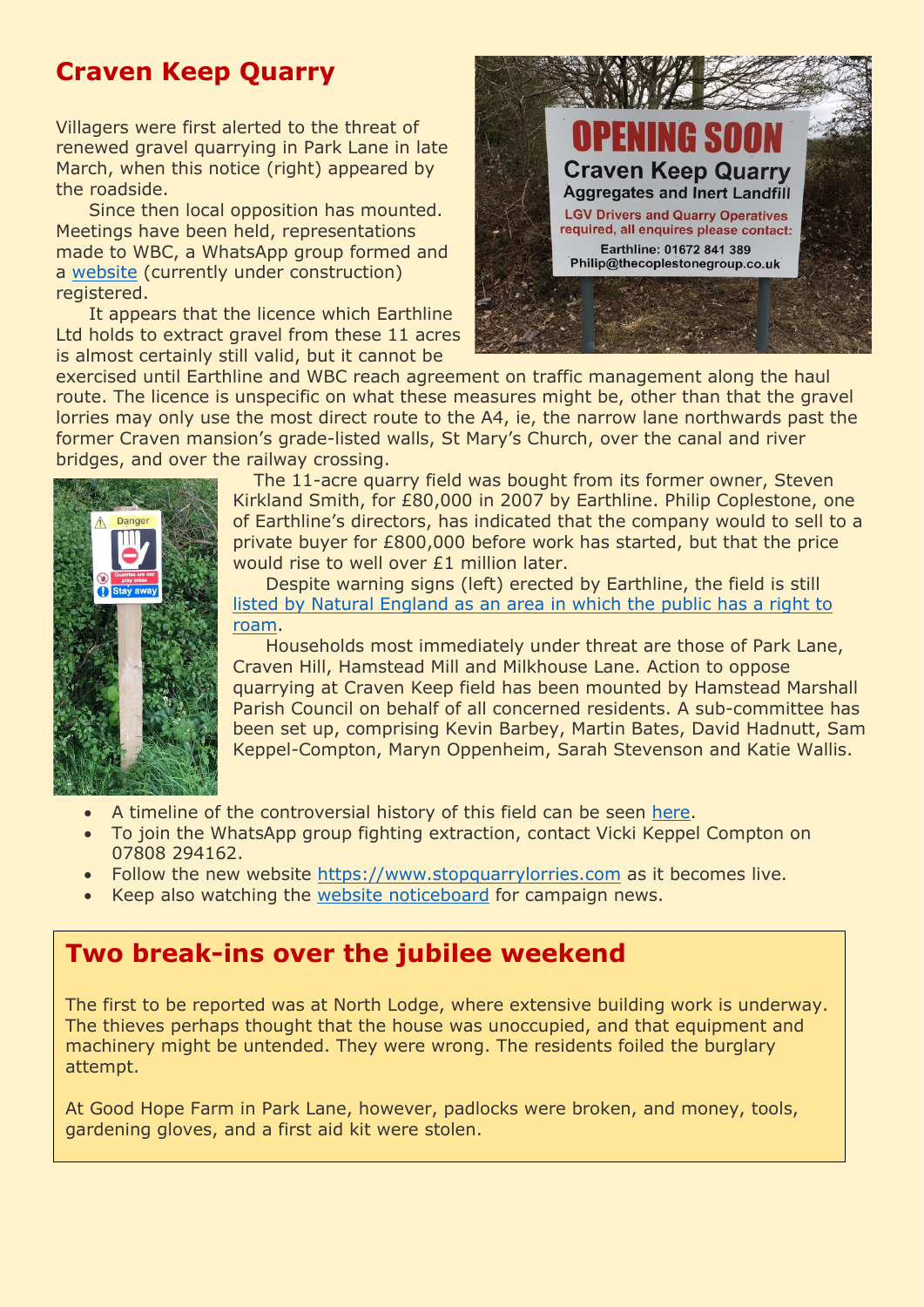## **Parish council meeting 19th May**

The regular parish council meeting followed on immediately from the parish assembly. The Craven Keep quarry was a major issue under discussion, but the following additional points were covered:

- New councillors David Hadnutt and Kevin Barbey were welcomed. As the only candidates nominated in March, they joined the council automatically, without election.
- Councillors also welcomed the new parish clerk, Angela Boyce.
- The Relief in Need charity, trustees of which are (ex officio) parish councillors, will be handled separately from parish council meetings for simplicity of administration. The charity field has been let for grazing for 2022.
- Action against speeding continues to be a priority. One member has completed registration and training for use of the SIDs system, and two other parishioners are going through the process. Co-operation with Enborne and Kintbury has since been sought.
- The parish council's website is being redesigned. The council is also concerned to find a solution to the problem of parishioners who cannot join the WhatsApp group, and who are thus excluded from village information and conversations.

Minutes of meetings are published on the [parish council's own website](https://hamsteadmarshall.weebly.com/), but at present they cannot be posted until they have been signed off at the next meeting.

## **Wildlifers met again**

Hamstead Marshall Wildlife Group held a second meeting on Thursday 14<sup>th</sup> April, at the White Hart.

 The meeting began with Enborne Primary School pupils sharing their thoughts on sustainable living. This was followed by a presentation entitled *Countryside, waste, and environment delivery* from WBC's environment department, and an address from the WBC leader, Lynne Doherty.

Follow Hamstead Marshall Wildlife Group on its [Facebook page,](https://www.facebook.com/groups/150773210236945) where local residents post pictures of recent wildlife sightings in the village. The group is also listed on [aDoddle.](https://adoddle.org/app/projects/4865/hamstead-marshall-wildlife-group?v=map)



## **Village hall improvements**

During the summer, work on the village hall will include: • repair and repainting of window frames

- floor sanding and waxing
- recovering of blue chair seats
- flattening of ruts and ridges in the recreation field
- replacement of the field play equipment

Part of the cost of this will come from West Berkshire Council's parish plan funding.

The village hall committee has vacancies and would welcome some new blood to help the present members

maintain the building and grounds to its traditionally high standard. Newcomers need not take on any specific responsibility immediately if they prefer to wait until they have a feel for how the hall operates. Anyone who would like to know more should [contact Sue Watts.](mailto:soosy.watts@gmail.com)

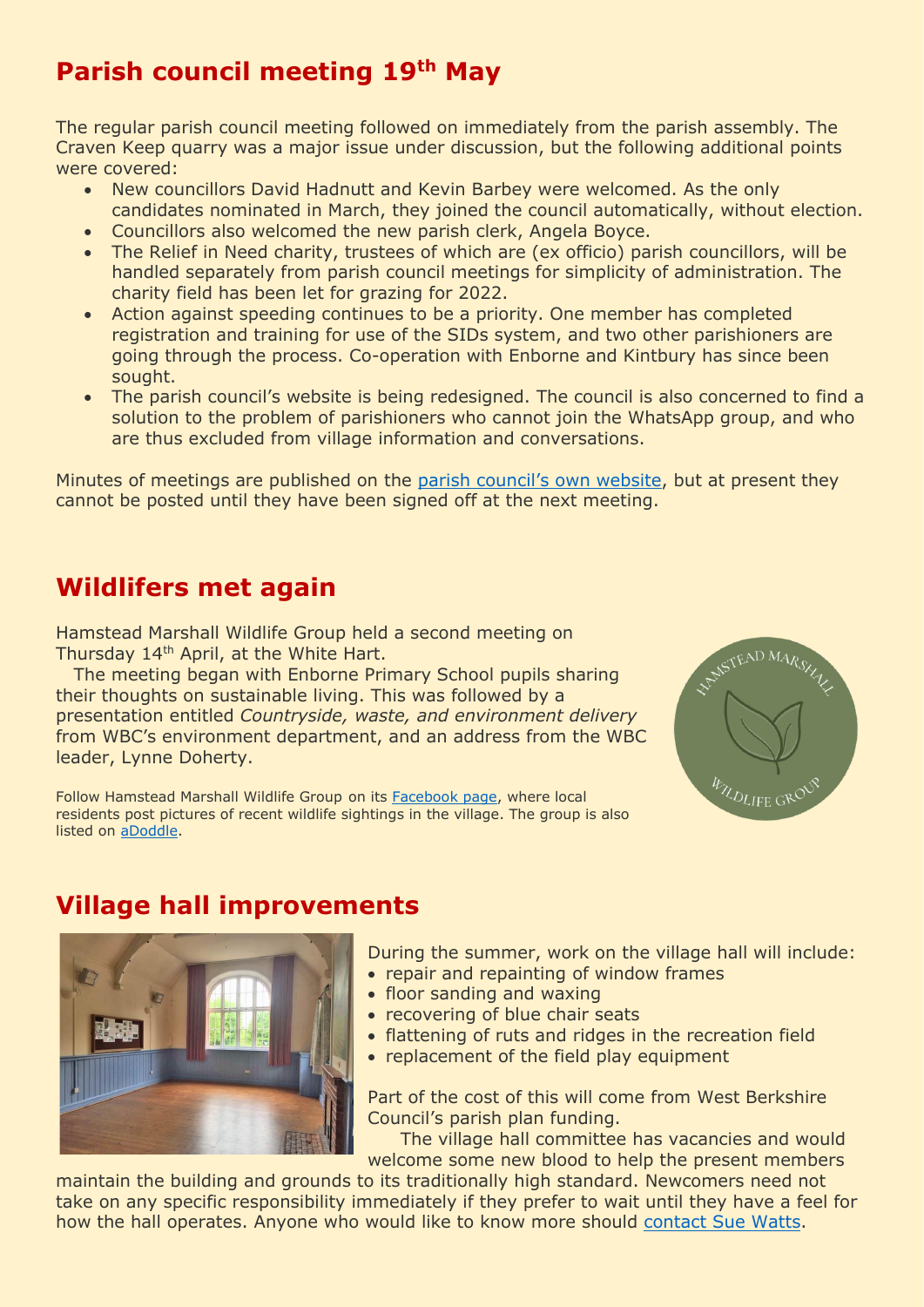## **Good Hope Farm**

Two groups of corporate volunteers are coming to Good Hope Farm in Park Lane to help with preparing the flower beds, and a little shop table at the gate, where produce can be sold. Recently, delicious elderflower cordial and some plants have been offered for sale, and more will be coming soon from the polytunnel.

Karine and her team are still looking for donations: picnic tables, wooden tables for potting, wheelbarrows, any tools or gloves would be welcome.

#### *What is Good Hope Farm?*

Extract from [https://www.goodhopefarm.org.uk](https://www.goodhopefarm.org.uk/)

 *The farm will be a day centre offering work experience for adults with learning disabilities and difficulties, where they can learn and engage in purposeful, stimulating activities while connecting with nature and interacting with peers and the surrounding community.*

 *We intend to offer a safe, stimulating and nurturing environment for adults with special needs: building confidence, self-expression and promoting well-being through outdoor activities and a sustaining connection with the natural world.*





## **New style quiz at the White Hart**



The new-style Fone Quiz at the White Hart Inn takes place on the first Thursday of each month starting at 7pm. Entry is £2 per person, and each team needs one smartphone or tablet on which to answer the questions. No paper or pens needed.

There are four rounds in total: three of general knowledge and one of music. The winning team receives £30 of Saviour Pennies to spend on anything they like at the pub, and the runners-up win a bottle of house wine. There's also a special prize for the "nearest wins" question at the end of each quiz.

The quiz master is Julian Swift-Hook, founder and chair of Kennet Community Radio.

*If you want an extra 10 VIP points for your team, get the VIP password from [The Fone Quiz website](http://www.thefonequiz.uk/vip)*, *where you can also read more about the format of the quiz.*

Dates are listed in the What's On at the end of this issue. To book a table for your team, call the White Hart on 01488 657545.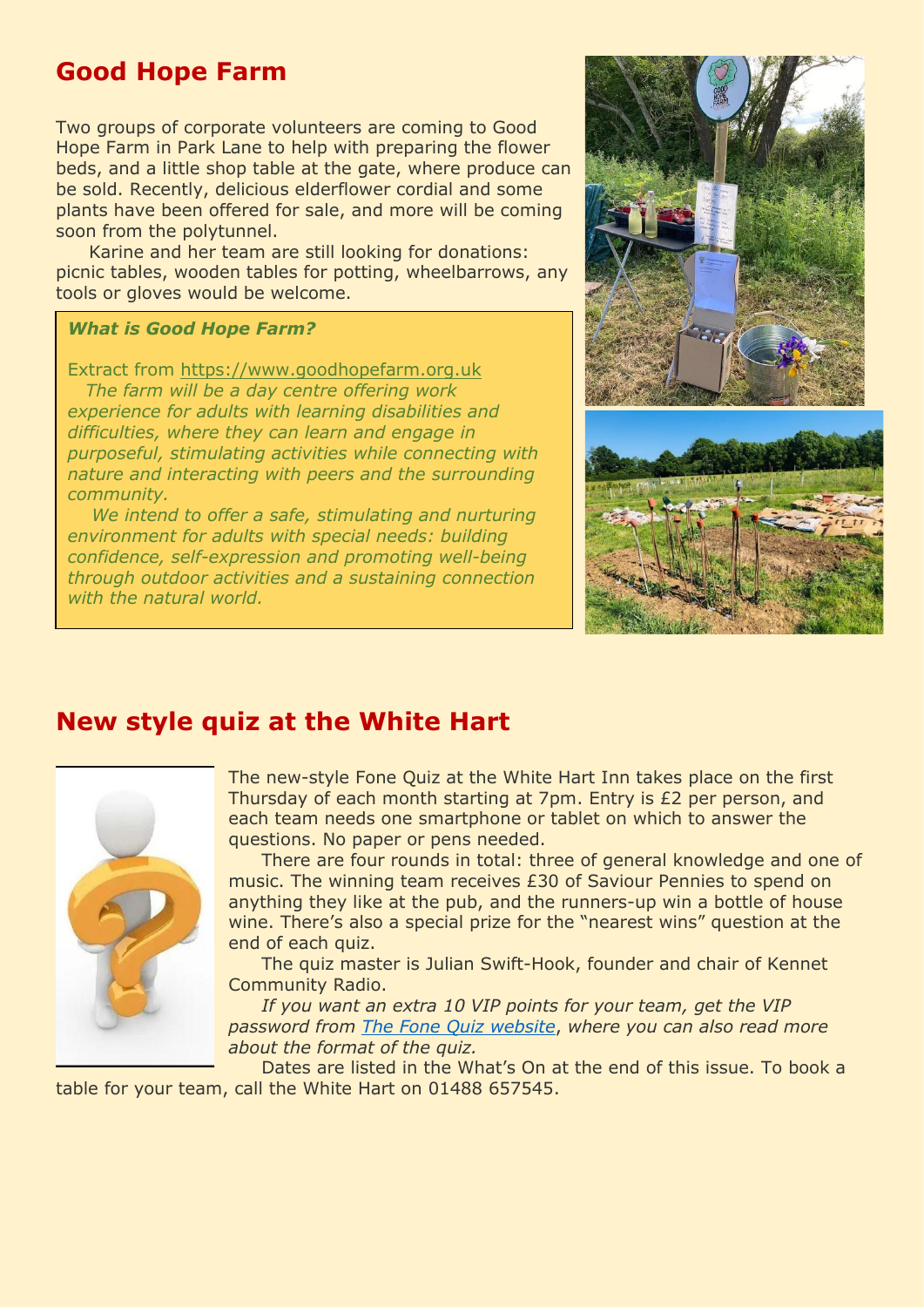## **Home from home**



The dog-fostering scheme launched by the Dogs Trust at Plumb's Farm two years ago is going from strength to strength, largely due to two new members of staff who are devoting themselves to promoting the scheme. The increased popularity has come on, said Karla Haines, deputy manager of Plumb's Farm, like "the flick of a switch".

Of 33 dogs fostered so far this year, 25 have gone on to permanent homes, and eight are still with their foster homes.

Home-from-Home is not a backdoor re-homing scheme, but seeks to meet a genuine need of some dogs – because of age or some other vulnerability – to live in a home environment rather than kennels whilst waiting for re-homing. Such dogs are matched with dog-lovers who for various reasons do not want to take on a lifetime dog-owning commitment. Placements may last between a week to several months

before the dog moves on to a more permanent home. The Dogs Trust covers all costs of a fostered dog.

If you have a dog-shaped hole in your life, and think you could provide care for a vulnerable animal, contact the Home-from-Home team at Dogs Trust Newbury on 0300 003 0000 or email [hfhnewbury@dogstrust.org.uk.](mailto:hfhnewbury@dogstrust.org.uk)

## **CAMPAIGNING IN STILE**

*Wikipedia: A stile is a structure or opening that provides people passage over or through a boundary via steps, ladders, or narrow gaps. Stiles are often built in rural areas along footpaths, fences, walls, or hedges that enclose animals, allowing people to move freely...*

…Some people perhaps, but not all. Disabled people cannot easily hop over stiles. David Harris of Ash Tree Corner has been pursuing a campaign to have a village footpath stile changed back to the gate which it recently replaced.

The footpath in question leads from the Kintbury Road just east of Ash Tree Corner through the new plantation into Hamstead Park.

David has lobbied West Berkshire Ramblers and WBC, politely requesting that the stile be removed and the gate reinstated to allow all, and not just ablebodied, villagers to enjoy what has long been a popular local walk. He hoped that there might be legal obligation on the landowner to maintain the former easy access, but according to WBC this is not the case. WBC's [public rights-of-way information sheet](https://www.westberks.gov.uk/media/47323/Information-sheet-Obstructions-on-public-rights-of-way/pdf/Standard_Obstruction_Info_Sheet_2020.pdf?m=637656521355930000) seems ambiguous on the matter.

Matthew Walters, WBC's rights-of-way officer, has promised to write to the landowner, Rollo Gwyn-Jones, requesting but not insisting that the gate be restored.

## **Plumb's Farm in brief**

Dogs Trust first came to Hamstead Marshall (as NCDL) in 1975. Now with 37 kennels. Open Saturday, Sunday and Tuesday from 12 to 4pm. Free guided tours of 30-45 minutes by arrangement. More information on [https://www.dogstr](https://www.dogstrust.org.uk/our-centres/newbury/) [ust.org.uk/our](https://www.dogstrust.org.uk/our-centres/newbury/)[centres/newbury/](https://www.dogstrust.org.uk/our-centres/newbury/)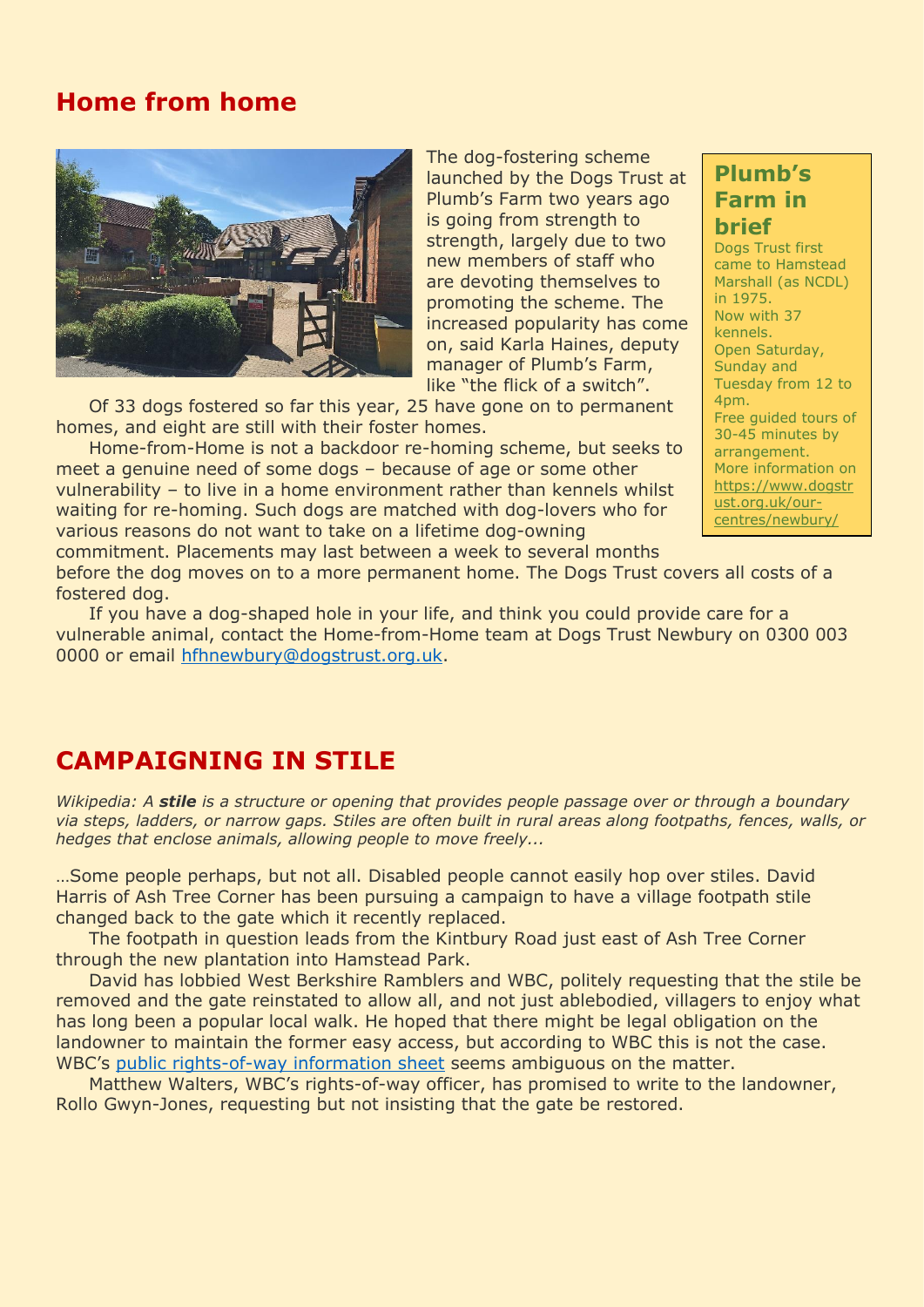## **PLANNING APPLICATIONS**

Details taken from the [WBC planning portal](https://publicaccess.westberks.gov.uk/) on 14<sup>th</sup> June 2022. To see more details visit this site and search on the application number.

#### **APPROVED**

#### **Craven House, Park Lane RG20 0JG**

22/00714/HOUSE, 22/00715/LBC validated 25th March 2022. Installation of a 3/4 span greenhouse (revised design following refusal of applications 21/0256/HOUSE and 21/0258/LBC20). Approved 16<sup>th</sup> May 2022.

#### **North Lodge, Milkhouse Road RG20 0JD**

22/00110/COND1 validated 20th January 2022 Approval of details reserved by conditions 3 (materials), 6 (lighting) and 7 (tree protection) of planning permission 21/01391/HOUSE (first floor extension) Approved 16<sup>th</sup> March 2022.

#### **APPLICATION NOT NEEDED**

#### **Morewood Farm RG20 0JD**

22/00450/AGRIC Application to determine if prior approval is required for a proposed: Formation, Alteration or Maintenance of Private Ways for Agricultural or Forestry use: Proposed new farm road. Decision: application not required.

#### **AWAITING DECISION**

#### **Enborne Equestrian Centre RG20 0JL**

22/00652/COMIND validated 14th April 2022.

Conversion of existing barn into habitable visitor accommodation. Remove existing mobile homes and other structures – replace with staff accommodation, various rooms, kitchen, tea room and wcs.

Supported by Hamstead Marshall Parish Council.

#### **Morewood House RG20 0JD**

22/01255/LBC2 validated 1st June 2022.

Replacement of existing timber windows which were installed in the 1980s with similar timber windows incorporating slimline double glazing and draught proofing.

#### **Fishery Cottage RG20 0JD**

21/02912/FUL validated 1st December 2021.

Section 73 application to vary/remove conditions 2 (plans) and 3 (materials) of approved application 20/00320/FUL: Demolition of current dwelling to be replaced with larger dwelling. Shortening of the southern fish pool. Demolition of the barn to be replaced with a new barn of the exact design and size.

#### **APPEAL DISMISSED**

#### **Barn House, Watery Lane RG20 0JH**

21/01534/HOUSE refused by WBC 6th October 2021. Appeal reference 21/00045/FT dismissed 10<sup>th</sup> June 2022.